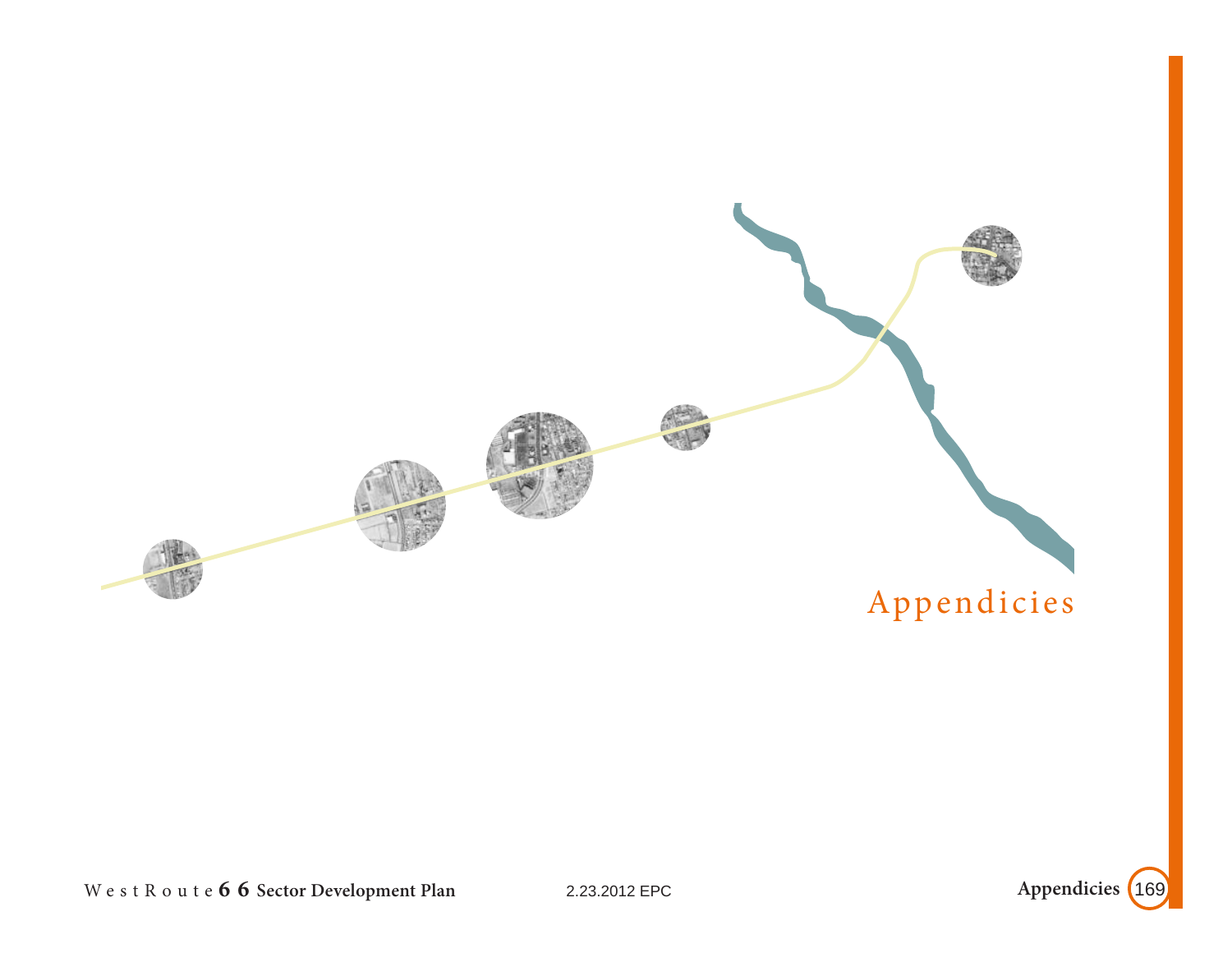The appendicies continas the following sections:

**Definitions Planning Process**

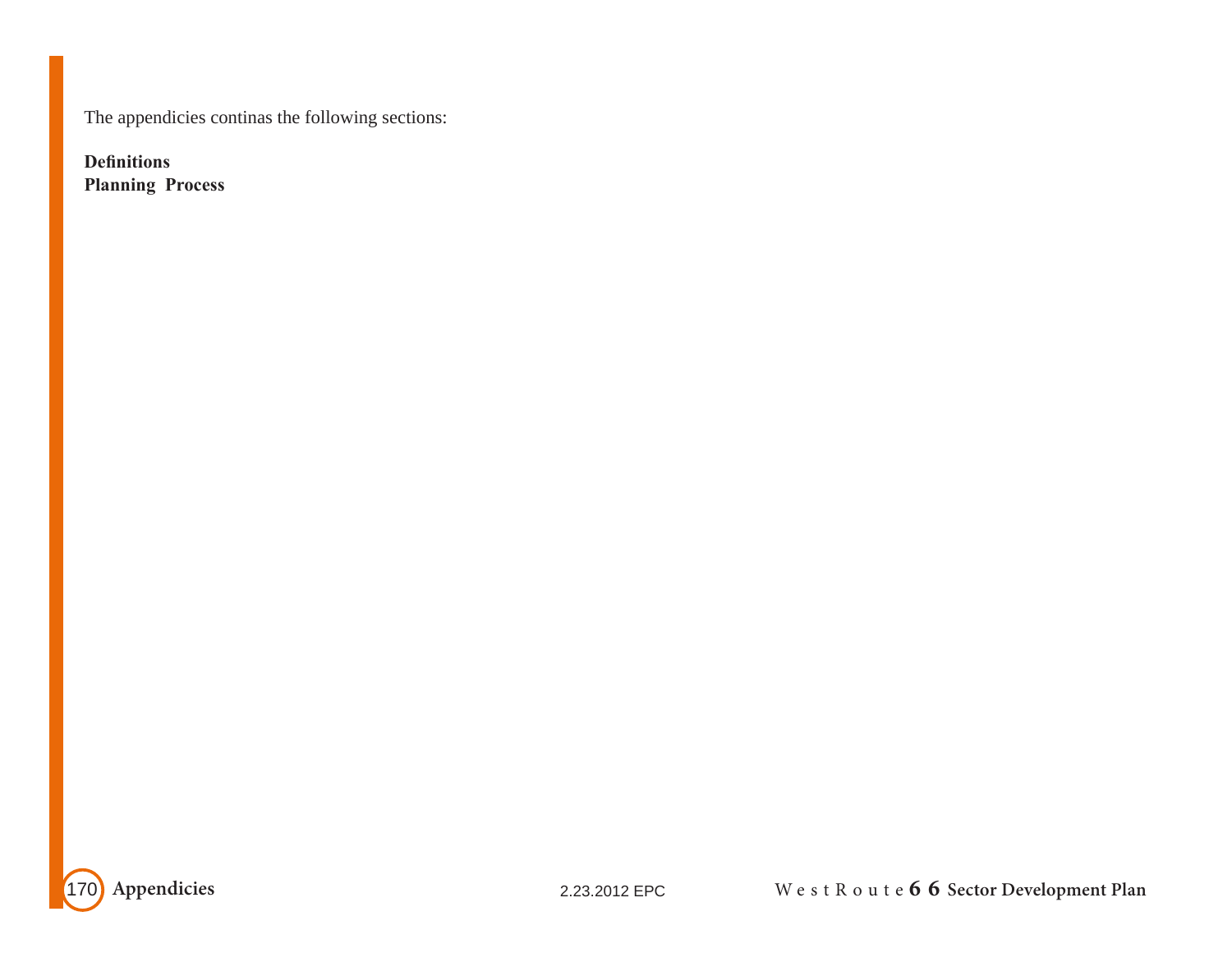## Definitions

### **1.0 Definitions**

**Access.** Permission or ability to enter, approach or pass to and from public and private property.

**Access Easement.** Easement for vehicular or pedestrian access across private property.

**Accessibility.** Approachability and usability by people with disabilities. Degree of compliance with the federal Americans with Disabilities Act.

**Amenities, pedestrian.** Pedestrian amenities serve as informal gathering places for socializing, resting, and enjoyment of a particular area and contribute to a walkable district. Typical amenities include extra wide sidewalks, street trees, sitting spaces, weather protection (awnings or canopies), pedestrian scale lighting, bus stop seating, etc.

**Articulation.** Off-sets, projections, recessed walls, windows, doors, etc. that provide variation to a building façade.

**Automobile-dependent uses or activities.** Land uses that contain automobiles and/or motor vehicles as integral parts of the uses.

**Bollard.** A post of metal, wood, or masonry that is used to separate or direct traffic (vehicles, pedestrians and/or bicycles). Bollards are usually decorative and may contain sidewalk or pathway lighting.

**Build-to-Line.** An alignment established a certain distance from the curb line to a line along which the building shall be built. Front porches and handicap ramps are exempt. Front porches and handicap ramps are exempt.

**Building mass.** The aggregate size of a building, or the total height, width, and depth of all its parts.

**Building orientation to the street.** Primary facade of building fronting/ facing street.

**Bulb Out or Curb Extension.** This is a traffic calming measure, intended to slow the speed of traffic and increase driver awareness. They also allow pedestrians and vehicle drivers to see each other when vehicles parked in a parking lane would otherwise block visibility. A curb extension comprises an angled narrowing of the roadway and a widening of the sidewalk. This is achieved using the addition of pavement.

**(CIP).** Capital Implementation Program

**Clear Height.** Unobstructed vertical distance between two objects.

**Compact development.** Buildings, parking areas, streets, driveways, and public spaces are developed in a way that shortens trips, and lessens dependence on the automobile; thereby reducing levels of land consumption, energy use, and air pollution. Compact development promotes full utilization of urban services such as water lines, sewers, streets, and emergency services, by taking advantage of existing public facilities and minimizing the need for new facilities.

**Density.** A measurement of the number of dwelling units in relationship to a specified amount of land.

**Development intensity.** The amount or magnitude of a use on a site or allowed in a zone. Generally, it is measured by floor area. It may also be measured by such things as number of employees, amount of production, trip generation, or hours of operation.

**(DRB).** Design Review Board

**Drive aisle/Driveway.** An improved (e.g., paved) driving surface for one line of vehicles.

**(EPC).** Environmental Planning Commission.

**Façade.** The face or front of a building.

**Fenestration.** The openings which form a part of a building façade.

**Forecourt.** The outer or front court of a building or of a group of buildings which may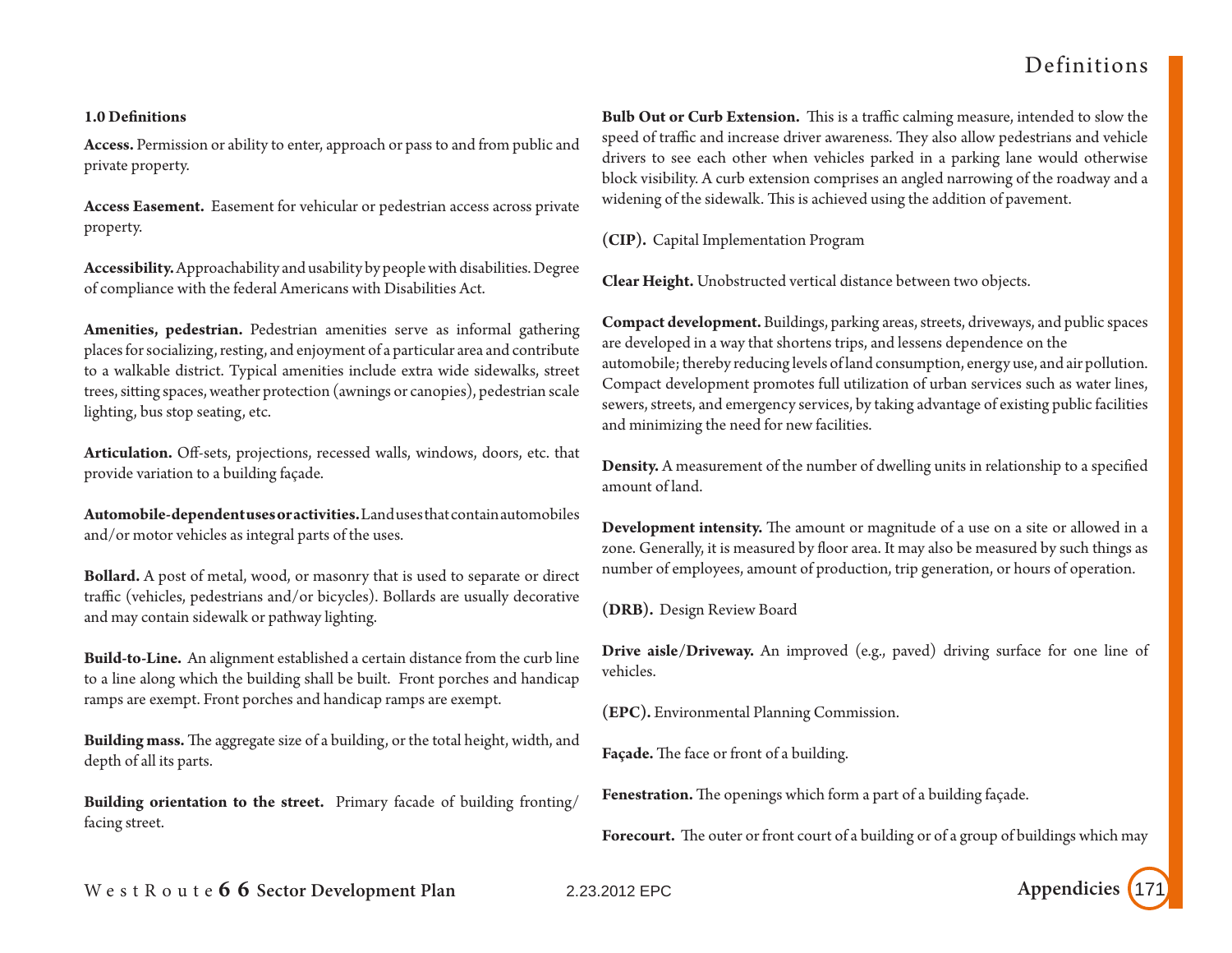## Definitions

contain a vehicular drop-off or parking.

**Frontage Types.** The category of building facades, as described on pages 47-48.

**Human scaled.** Site and building design elements that are dimensionally related to pedestrians, such as: small building spaces with individual entrances (e.g., as is typical of downtowns and main street developments); larger buildings which have articulation and detailing to break up large masses; narrower streets with tree canopies; smaller parking areas or parking areas broken up into small components with landscaping; and pedestrian amenities, such as sidewalks, plazas, outdoor seating, lighting, weather protection (e.g., awnings or canopies), and similar features. These features are all generally smaller in scale than those which are primarily intended to accommodate automobile traffic.

**Infill and redevelopment.** The development of vacant, bypassed or under-utilized lands in an area that is mainly developed.

**Mixed use development.** Development in which multiple land uses are permitted such as retail and residential.

**(MRCOG).** Mid-Region Council of Governments.

**Node.** An area of concentrated activity, often involving higher densities and a mix of uses, that encourages alternatives to automobile travel.

**Pedestrian-friendly/pedestrian-oriented.** Development which is designed with an emphasis primarily on the street sidewalk and on pedestrian access to the site and building, rather than on auto access and parking areas. The building is generally placed close to the street and the main entrance is oriented to the street sidewalk. There are generally windows or display cases along building façades which face the street. Typically, buildings cover a large portion of the site. When parking areas are provided, they are generally limited in size and they are not emphasized by the design of the site.

**Plaza, plazuela.** A public square or extra-wide sidewalk (e.g., as on a street corner) that allows for special events, outdoor seating, sidewalk sales and similar pedestrian

### activity.

**Primary entrance.** The entrance to a building that most pedestrians are expected to use. Generally, each building has one primary entrance. It is the widest entrance of those provided for use by pedestrians. In multi-tenant buildings, primary entrances open directly into the building's lobby or principal interior ground level circulation space. When a multi-tenant building does not have a lobby or common interior circulation space, each tenant's outside entrance is a primary entrance. In single-tenant buildings, primary entrances open directly into lobby, reception, or sales areas.

**Right-of-way (ROW).** Land that is owned in fee simple by the public, usually for transportation facilities.

**Streetscape.** The portion of the right-of-way that is between the lot line and the edge of the vehicular lanes. The principal streetscape components are curbs, sidewalks, planters, street trees and street lights.

**Structured parking.** A covered structure or portion of a covered structure that provides parking areas for motor vehicles. It includes parking on top of a structure where there is gross building area below the parking, but nothing above it. The structure can be the primary structure for a Commercial Parking facility or be accessory to multi-dwelling residential, commercial, employment, industrial, institutional, or other structures.

**Transportation mode.** The method of transportation (e.g., automobile, bus, walking, bicycling, etc.)

**Urban.** Relating to, characteristic of, or constituting a city.

**Urban design.** The conceptualization of the built environment in response to human needs and desires.

**(ZHE).** Zoning Hearing Examiner

**Definition Sources:**

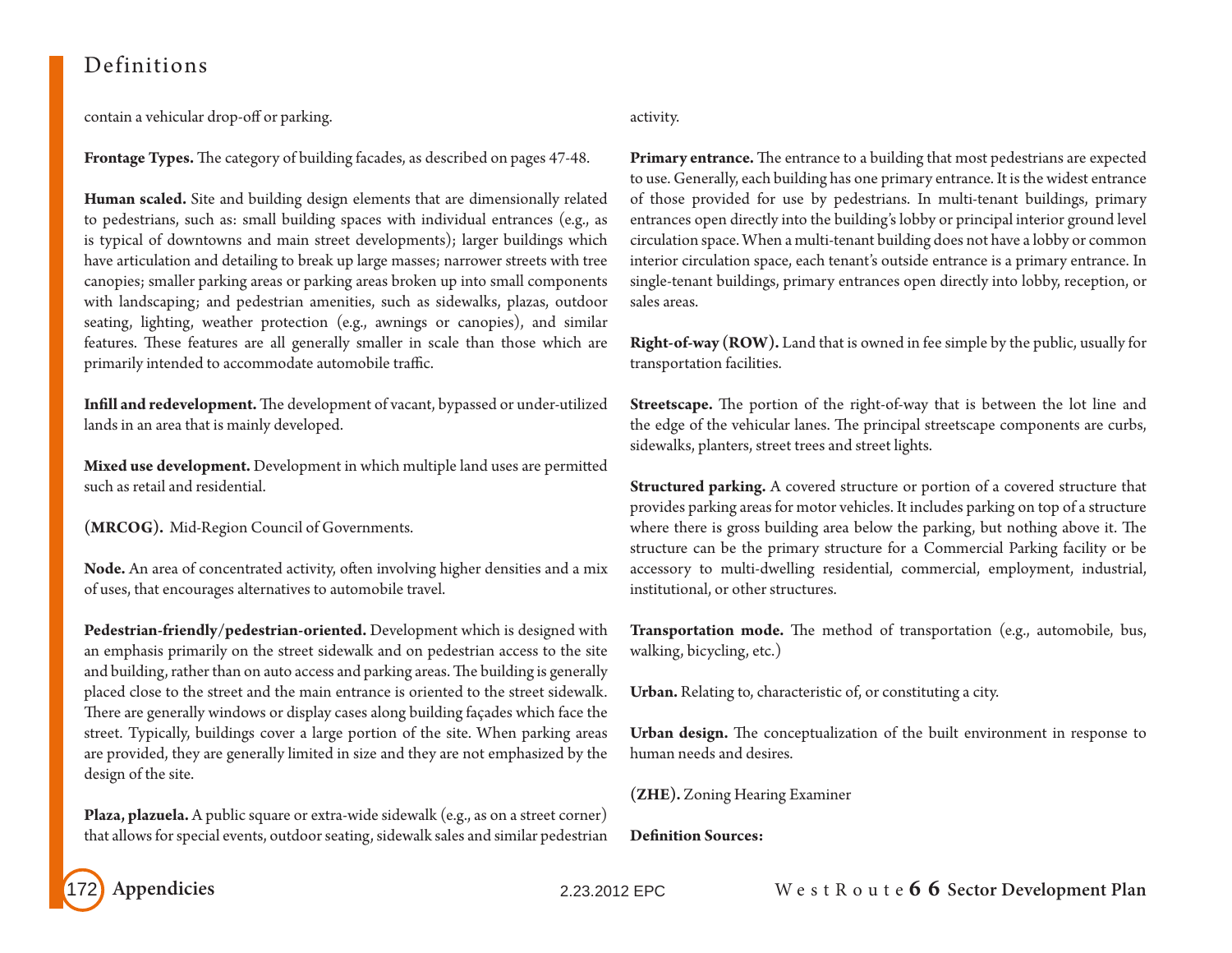# Definitions

CABQ Form Based Code Model Development Code and User's Guide for Small Cities, 1999 (Oregon TGM Program) *Lexicon of the New Urbanism*, Duany Plater-Zyberk & Company, Version 2.1 (1999) *Webster's New Collage Dictionary* (1995)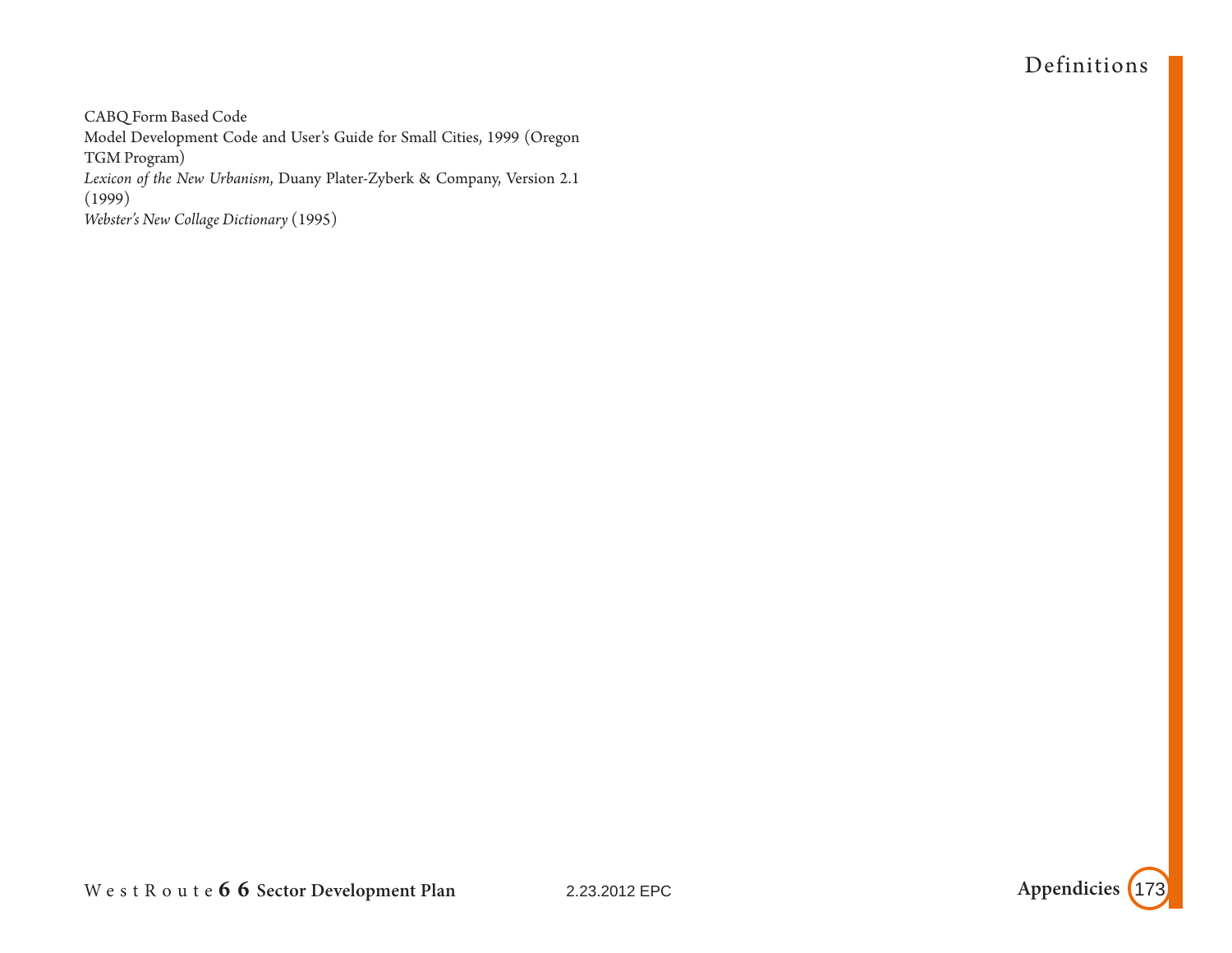# Planning Process

## **2.0 Planning Process Overview**

The planning process was initiated by Albuquerque City Councilors Ken Sanchez-District 1, and Isaac Benton-District 3, in coordination with City Councilor Debbie O'Malley-District 2. The Planning Team was led by City Planning staff in conjunction with Council staff and architecture, landscape and planning consultants, Strata Design.

The year-long planning process for the 2011 West Route 66 Sector Development Plan began with a kick-off meeting in September 2010. Throughout the fall of 2010, the Planning Team held a series of community meetings that were referred to as Listening Meetings. These meetings were designed to elicit general input from the community on topics that included community perception and identity, zoning and land use, transportation and transit and other public infrastructure and services such as parks, plazas, ditches and drains, and public art. Listening Meetings also provided the community the opportunity to express their opinions on topics that while important, may not be addressed by the Sector Plan such as code and police enforcement issues.

Following the Listening sessions during the winter of 2010, the Planning Team held a series of workshops called Visioning Sessions. Visioning Sessions were designed to guide the community through activities that took the broad topics that were defined during the Listening Meetings and began to distill these ideas into visions, goals and objectives for the Plan area. During the same timeframe, in addition to the community participation portion of the planning process, the Planning Team commissioned a retail market study, met with governmental departments and agencies, gathered and analyzed data and conducted research that informed the content of the Sector Development Plan.

In order to ensure that the Planning Team had accurately captured the ideas and visions of the community, the Team held community meetings in early spring 2011 to present the results of the Visioning Meetings and to offer potential strategies for achieving those visions. The feedback meetings were followed by Liaison Committee meetings during summer 2011, at which the team presented a working draft of the Plan to neighborhood representatives and other stakeholders, whose community connections would assist the planning team in gaining broader community feedback on the initial draft of the Plan.

## **2.1 Community Participants**

It was the intent of the Planning Team to achieve a broad participatory planning process that included a wide spectrum of both property and business owners on the corridor as well as residents of adjacent neighborhoods. Property-owners, and the following Neighborhood Associations and other community organizations were invited to participate in the community meetings that helped to inform the vision and content of this plan:

Alamosa NA Anderson Hill HOA Anderson Hills NA Avalon NA Blossom Ridge HOA Bluewater Point HOA Crestview Bluff NA El Rancho Grande HOA Encanto Village HOA Historic Old Town POA Huning Castle NA Los Altos Civic Assoc. Los Volcanes NA NAIOP Northwest Alliance of Neighbors NM Route 66 Association Orchards at Anderson Heights Pat Hurley NA Riverview Heights NA Skyview West NA| South Valley Coalition of Neighborhood Associations Stinson Tower NA Sunrise HOA Sunstar NA SWAN (SW Alliance of Neighbors) Tapia Meadows NA Valley Gardens NA Vecinos del Bosque NA Vista Magnifica